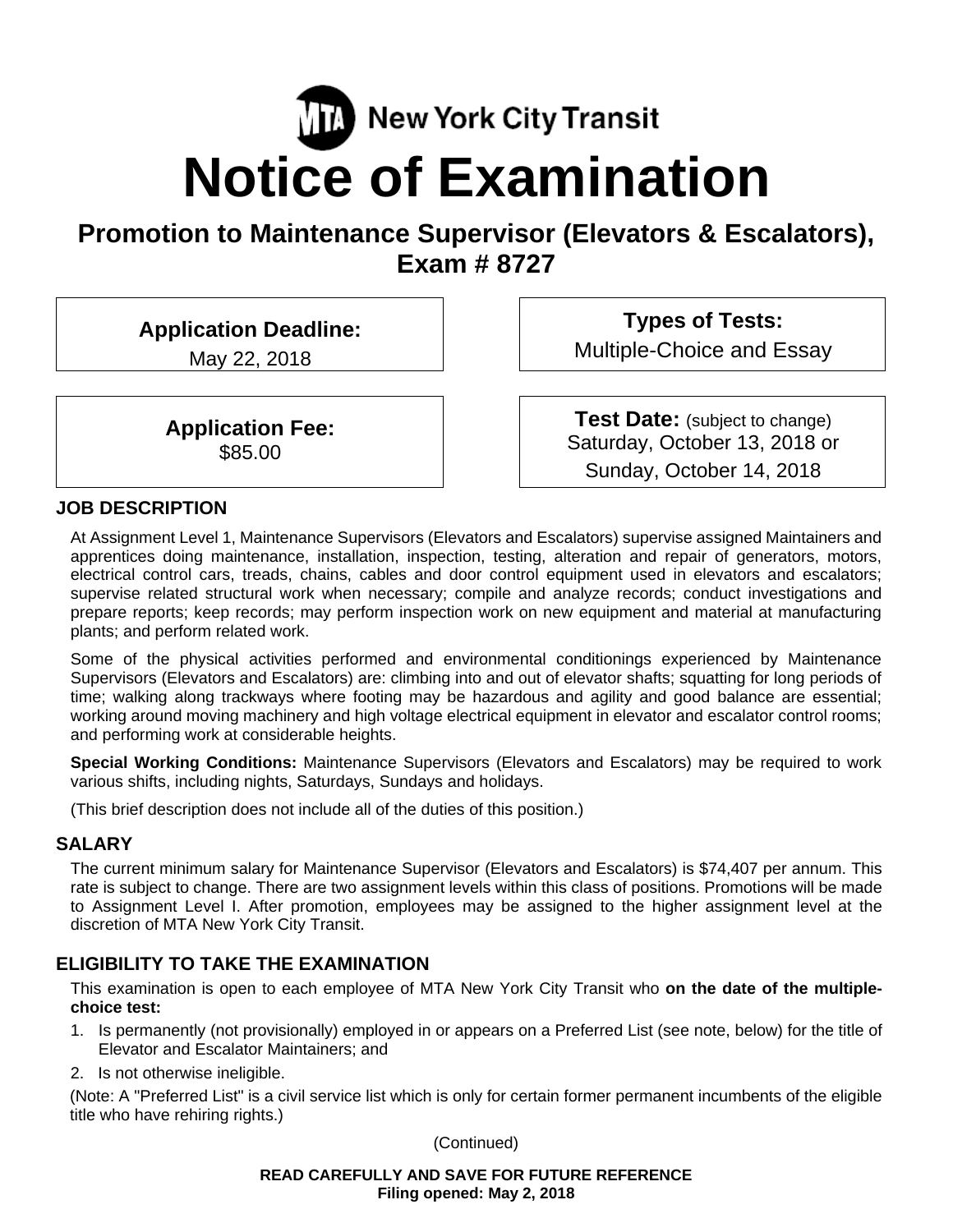# **ELIGIBILITY TO TAKE THE EXAMINATION (Continued)**

This examination is also open to employees who were appointed to an eligible title pursuant to New York State Civil Service Law, section 55-a, and who meet all other eligibility requirements.

You are responsible for determining whether you meet the eligibility requirements for this examination prior to submitting the *Application*. If you do not know if you are eligible, check with **your department's Human Resources representative.** You may be given the test before we verify your eligibility. If you are marked "Not Eligible," your application fee will **not** be refunded and you will **not** receive a score.

This examination is **not** open to employees of MaBSTOA, MTA Bus Company, or to employees of any MTA agency other than MTA New York City Transit.

#### **REQUIREMENTS TO BE PROMOTED**

**Probationary Period:** At the time of promotion, you must have completed your probationary period in the eligible title as indicated in the above "Eligibility to Take Examination" section, and you must be permanently employed in the eligible title or your name must appear on a Preferred List for the eligible title at the time of promotion. Additionally, you must have served permanently in the eligible title for at least one year. Time served prior to a break in service of more than one year will not be credited.

**Drug Screening Requirement:** You must pass a drug screening in order to be promoted.

#### **HOW TO SUBMIT AN APPLICATION AND PAY THE APPLICATION FEE**

If you believe you meet the requirements in the "Eligibility to Take Examination" section, submit an application online by the last day of the application period unless you are requesting a Fee Waiver. Applicants who wish to request a Fee Waiver should refer to the "How to Submit an Application When Requesting a Fee Waiver" section below.

**Application Fee:** This fee is generally not refundable. Under special circumstances, you may be entitled to a refund. You should refer to the Department of Citywide Administrative Services ("DCAS") Exam Regulations to determine if you are entitled to a refund prior to requesting a refund. You can refer to the bottom of the last page of this Notice of Examination for instructions on how to obtain a copy of the DCAS Exam Regulations.

#### **Online Applications:**

- 1. Apply using the "BSC" employee portal at www.mymta.info by the last day of the application period.
- 2. You must pay the application fee via payroll deduction. Applicants who request a fee waiver must apply by mail.
- 3. You will be sent a confirmation email after you complete your application and pay the application fee. Save your confirmation number for future reference and proof of filing an Application.

Computers with internet access are available on a limited basis at branches of the New York Public Library, the Brooklyn Public Library and the Queens Library to patrons with a valid library card.

#### **HOW TO SUBMIT AN APPLICATION WHEN REQUESTING A FEE WAIVER**

Applicants who wish to request a Fee Waiver must obtain an *Application* in person at the MTA New York City Transit Exam Information Center as indicated below and must submit the *Application* by mail to the address in the "Correspondence" section below **by the last day of the application period**.

MTA New York City Transit will not accept applications in person. Additional information on requesting an application fee waiver is available with the *Application*.

**MTA New York City Transit Exam Information Center**: Open Monday through Friday, from 9 AM to 3 PM, in the lobby at 180 Livingston Street, Brooklyn, New York. Directions: take the A, C, F, or R trains to the Jay Street-Metro Tech Station, or the 2, 3, or G trains to the Hoyt Street Station.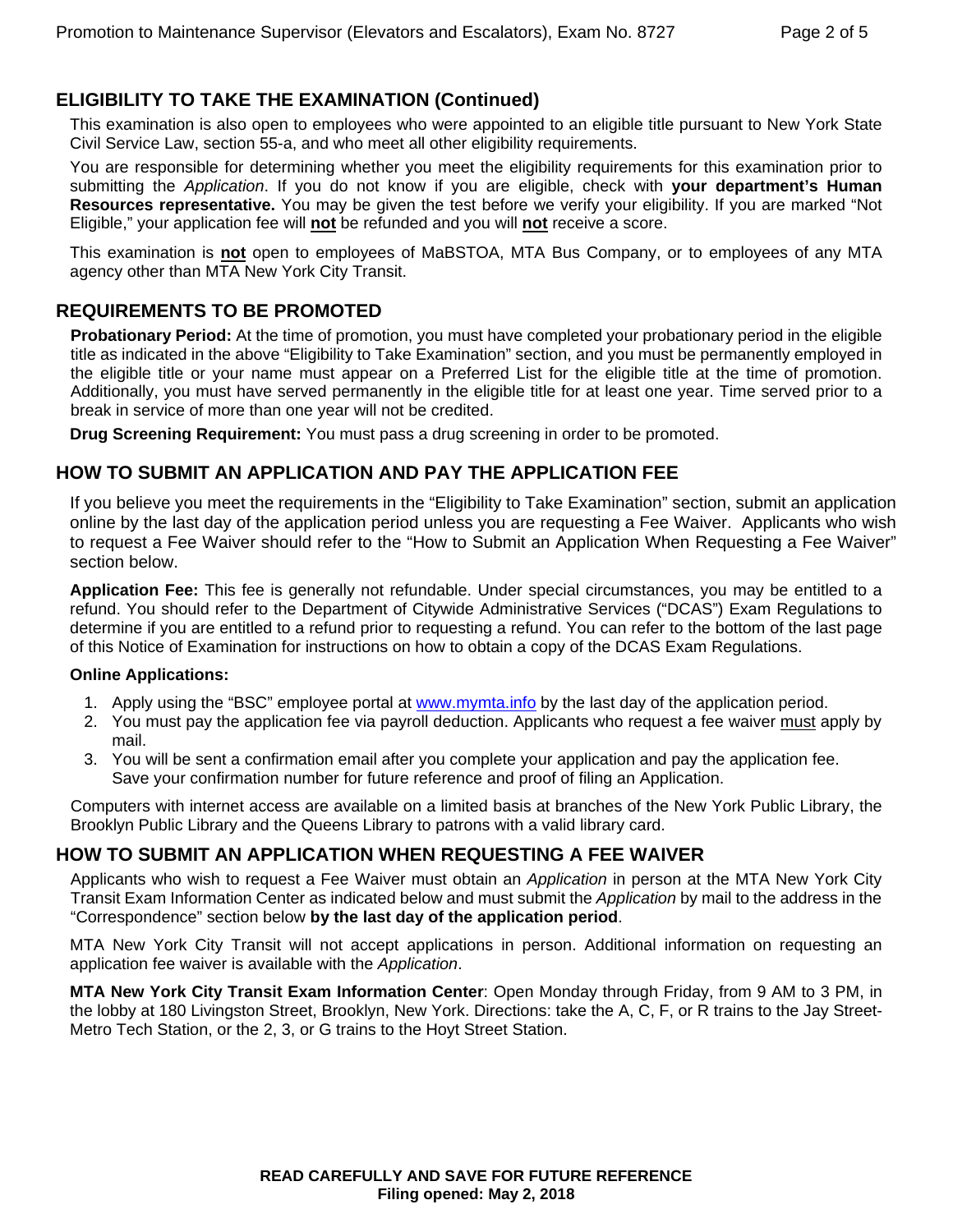# **ADMISSION LETTER**

An *Admission Letter* will be mailed to you about 10 days before the date of the multiple-choice test. If you do not receive an *Admission Letter* at least 4 days before the date of the multiple-choice test, you may obtain a duplicate letter at the MTA New York City Transit Exam Information Center (as indicated above). A paper copy of the *Admission Letter* is your ticket for admission to the test.

Employees **must** keep their official mailing address **up to date.** Only the address on file with the MTA Business Service Center will be used to mail correspondence, including the *Admission Letter.*

# **THE TEST**

The test will consist a competitive multiple-choice test and a qualifying essay test. A score of at least 70% is required to pass each test. Your score on the competitive multiple-choice test will determine 85% of your final score. Your seniority will determine the remaining 15%. You must pass the competitive multiple-choice test and the qualifying essay test to have your seniority credited. Your seniority score will be 70 plus ½ point for each three months of completed, permanent, continuous service with an agency under the jurisdiction of the Commissioner, Department of Citywide Administrative Services, in competitive class titles. Your service will be credited through the date of the multiple-choice test up to a maximum of 15 years. Time served prior to a break in service of more than one year will not be credited.

Veterans' or Disabled Veterans' Credit will be granted only to eligible passing candidates who request that they be applied. Veterans' or Disabled Veterans' Credit should be requested at the time of the application, but must be requested before the date the eligible list is established. Claims for Veterans' or Disabled Veterans' Credit cannot be made once the eligible list is established.

The competitive multiple choice test may include questions on the maintenance, repair, alternation and inspection of generators, motors, electrical control equipment, cars, treads, chains, cables, doors and door control equipment used in elevators and escalators; supervision of personnel in accordance with MTA New York City Transit rules, regulations, policies, procedures, contractual agreements and other governing documents; reading and interpreting drawings, sketches and specifications; making appropriate measurements and computations; proper safety procedures and precautions; and other related areas.

The qualifying essay test will require candidates to write one or more reports based on information provided on the day of the test. Candidates will be evaluated on their ability to write concisely, comprehensively, and clearly using good grammatical form. Only those candidates who achieve a passing score on the multiple-choice test will have their qualifying essay test rated.

# **TEST ADMINISTRATION GUIDELINES**

**Warning:** You are not permitted to enter the test site with cellular phones, smart watches, beepers, pagers, cameras, portable media players, or other electronic devices. Calculators are permitted: however, they must be hand-held, battery or solar powered numeric only. Calculators with functions other than addition, subtraction, multiplication and division are prohibited. Electronic devices with an alphabetic keyboard or with word processing or date recording capabilities such as planners, organizers, etc. are prohibited. If you use any of these devices in the building at any time before, during or after the test, you may not receive your test results, your test score may be nullified, and your application fee will not be refunded.

You may not have any other person, including children, present with you while you are being processed for or taking the test and no one may wait for you inside of the test site while you are taking the test.

**Leaving:** You must leave the test site once you finish the test. If you leave the test site after being fingerprinted, but before finishing the test, you will not be permitted to re-enter. If you disregard this instruction and re-enter the test site, you may not receive your test results, your test score may be nullified, and your application fee will not be refunded.

**Proof of Identity:** You must present your MTA New York City Transit employee ID when you arrive to take the tests.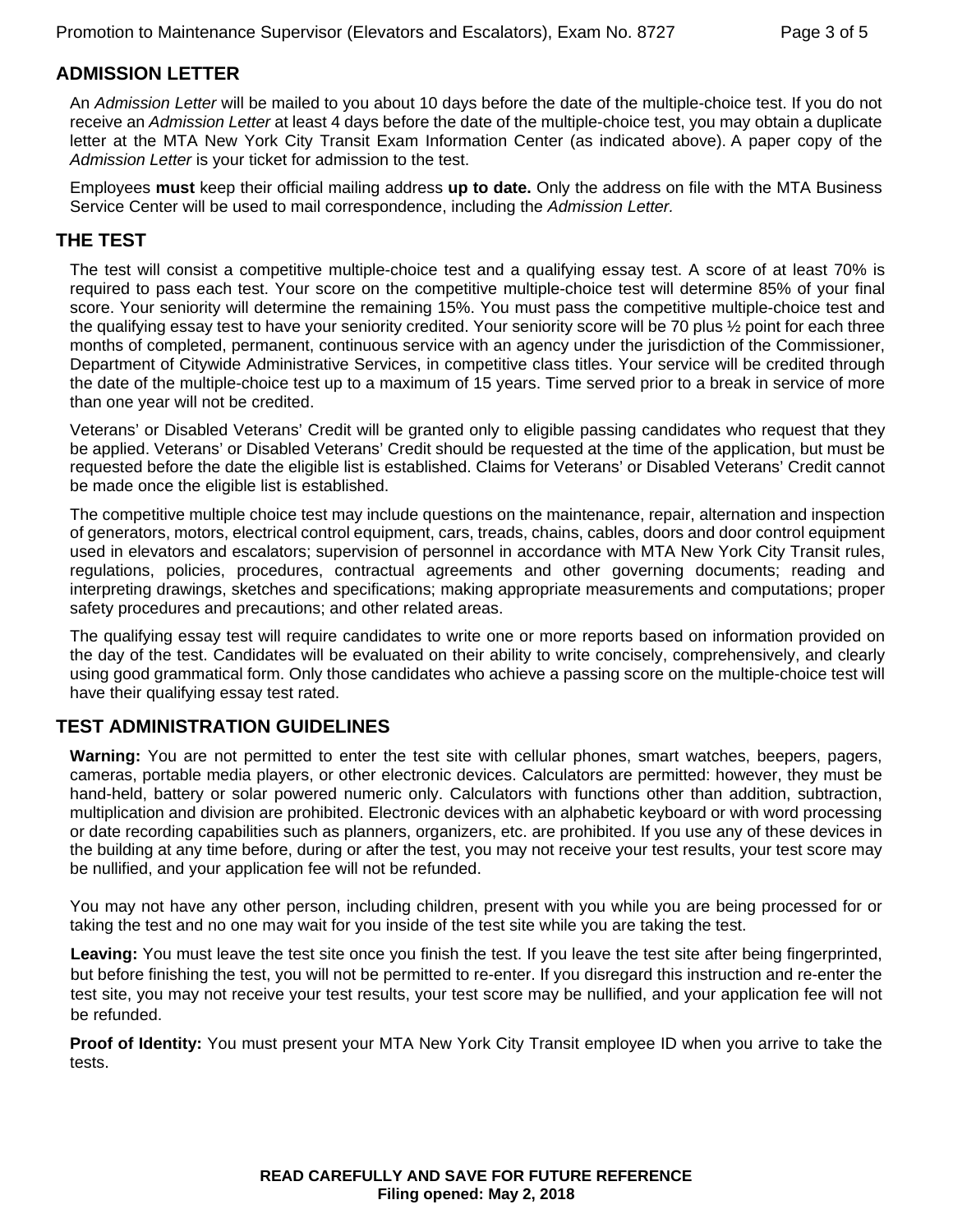# **THE TEST RESULTS**

If you pass the competitive multiple-choice test and qualifying essay test are marked eligible, your name will be placed in final score order on an eligible list and you will be given a list number. You will be notified by mail of your test results. If you meet all requirements and conditions, you will be considered for promotion when your name is reached on the eligible list.

# **SPECIAL ARRANGEMENTS**

**Late Filing:** Consult with **your department's Human Resources representative** to determine the procedure for filing a late *Application* if you meet one of the following conditions:

- 1. You are absent from work for at least one-half of the application period and are unable to apply for reasons such as vacation, sick leave or military duty; or
- 2. You become eligible after the above application period, but on or before the first date of the multiple-choice test.

**Make-Up Test:** You may apply for a make-up test if you cannot take the test on the scheduled test date for any of the following reasons:

- 1. Compulsory attendance before a public body;
- 2. On-the-job injury or illness caused by municipal employment where you are an officer or employee of the City;
- 3. Absence from the test within one week after the death of a spouse, domestic partner, parent, sibling, child or child of a domestic partner where you are an officer or employee of the City;
- 4. Absence due to ordered military duty;
- 5. A clear error for which MTA New York City Transit is responsible; or
- 6. A temporary disability, pregnancy-related, or child-birth-related condition preventing you from taking the test.

To request a make-up test, mail your request with your documentation of special circumstances to the address found in the "Correspondence" section below within 60 days of your scheduled test date or make the request within 60 days of restoration to your position after performing ordered military duty.

**Special Test Accommodations:** If you plan to request special testing accommodations due to disability or an alternate test date due to your religious belief, follow the instructions included with your *Application* and mail your request to the address found in the "Correspondence" section below no later than 30 days prior to the first scheduled test date.

# **CORRESPONDENCE**

**Change of Contact Information:** It is critical that you promptly notify MTA New York City Transit of any change to your contact information (telephone number, mailing address and/or email address). You may miss important information about your exam(s) or consideration for promotion, including important information that may require a response by a specified deadline, if we do not have your correct contact information.

**All changes to your employee contact information must be made through the MTA Business Service Center (BSC) via the employee portal at http://www.mymta.info.** 

All other correspondence must be sent to the following address:

Promotion to Maintenance Supervisor (Elevators and Escalators), Exam No. 8727 MTA New York City Transit 180 Livingston Street, Room 4070 Brooklyn, NY 11201